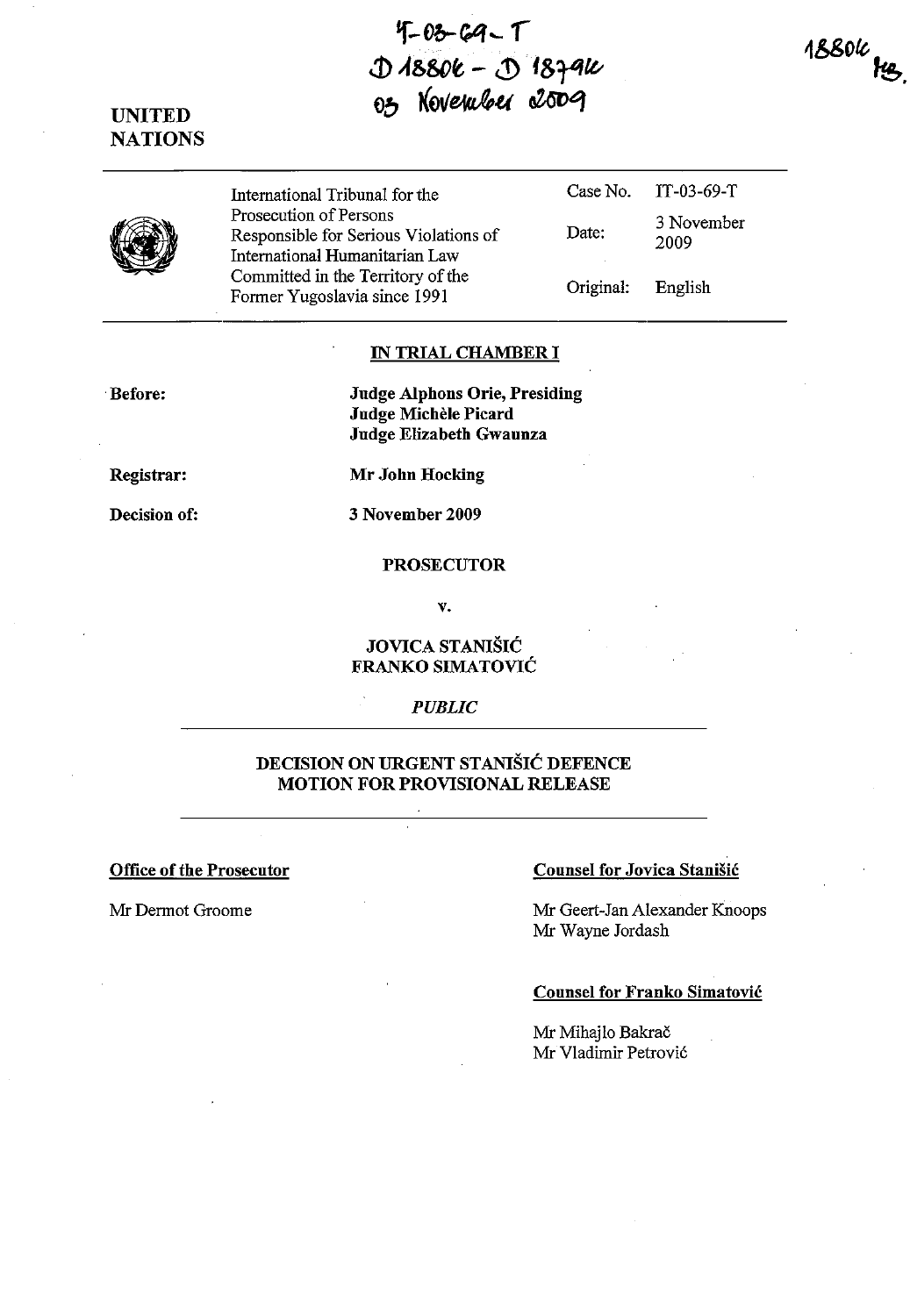# **I. PROCEDURAL HISTORY**

1. On 14 October 2009, the Stanišić Defence filed a motion seeking provisional release of Jovica Stanišić ("Accused") during the adjournment of the proceedings ordered by the Chamber on 15 October 2009.<sup>1</sup> On 16 October 2009, the Kingdom of the Netherlands filed a letter stating its position on the relief sought in the Motion.<sup>2</sup> On the same day, the Stanistic Defence submitted additional information supporting its Motion and asked for a Chamber's order expediting pleadings.<sup>3</sup>

2. On 20 October 2009, the Chamber ordered the Prosecution to file its response to the Motion, if any, by 26 October 2009.<sup>4</sup> On 26 October 2009, the Prosecution opposed the Motion.<sup>5</sup>

#### **11. SUBMISSIONS**

#### 1. The Stanišić Defence

3. In its Motion, the Stanisic Defence requests that the Accused be granted temporary provisional release for the duration of the current adjournment in the proceedings, namely until 30 November 2009.<sup>6</sup> The Stanišić Defence seeks provisional release under such terms and conditions that the Chamber deems appropriate to best guarantee the efficient continuation of the proceedings after the adjournment.<sup>7</sup>

4. The Stanistic Defence argues that the personal interests of the Accused in returning home for the adjournment and the consequential benefits to his health remove, or at least substantially outweigh, any concerns relating to the integrity of the proceedings.<sup>8</sup> The Stanišić Defence further submits that any risk of deterioration of the Accused's health is remote and manageable.<sup>9</sup>

5. The Stanišić Defence submits that on 22 July 2009, the Chamber found that the criteria for provisional release pursuant to Rule 65(B) of the Rules of Procedure and Evidence of the Tribunal  $("Rules")$  - i.e. that the Accused if provisionally released, will appear for trial and will not pose a

<sup>I</sup>**Urgent Stanisi6 Defence Motion for Provisional Release, 14 October 2009 ("Motion"), paras 5, 21; Decision on**  Motion for Adjournment of Proceedings by the Simatović Defence, 15 October 2009 ("Adjournment Decision").

<sup>2</sup> Letter of the Ministry of Foreign Affairs of the Kingdom of the Netherlands on Provisional Release of Mr. Jovica Stanišić, 16 October 2009.

<sup>3</sup> Defence Submission of Additional Information from VMA and Request for an Order Expediting Filings Provisional Release, 16 October 2009 ("Addendum").

The Chamber informed the parties accordingly through an informal communication.

Prosecution Response to Urgent Stanišić Defence-Motion for Provisional Release, 26 October 2009 ("Response").

 $\frac{6}{7}$  Motion, paras 5, 21.

**<sup>7</sup> Motion, para. 5.** 

**<sup>8</sup> Motion, para. 6.**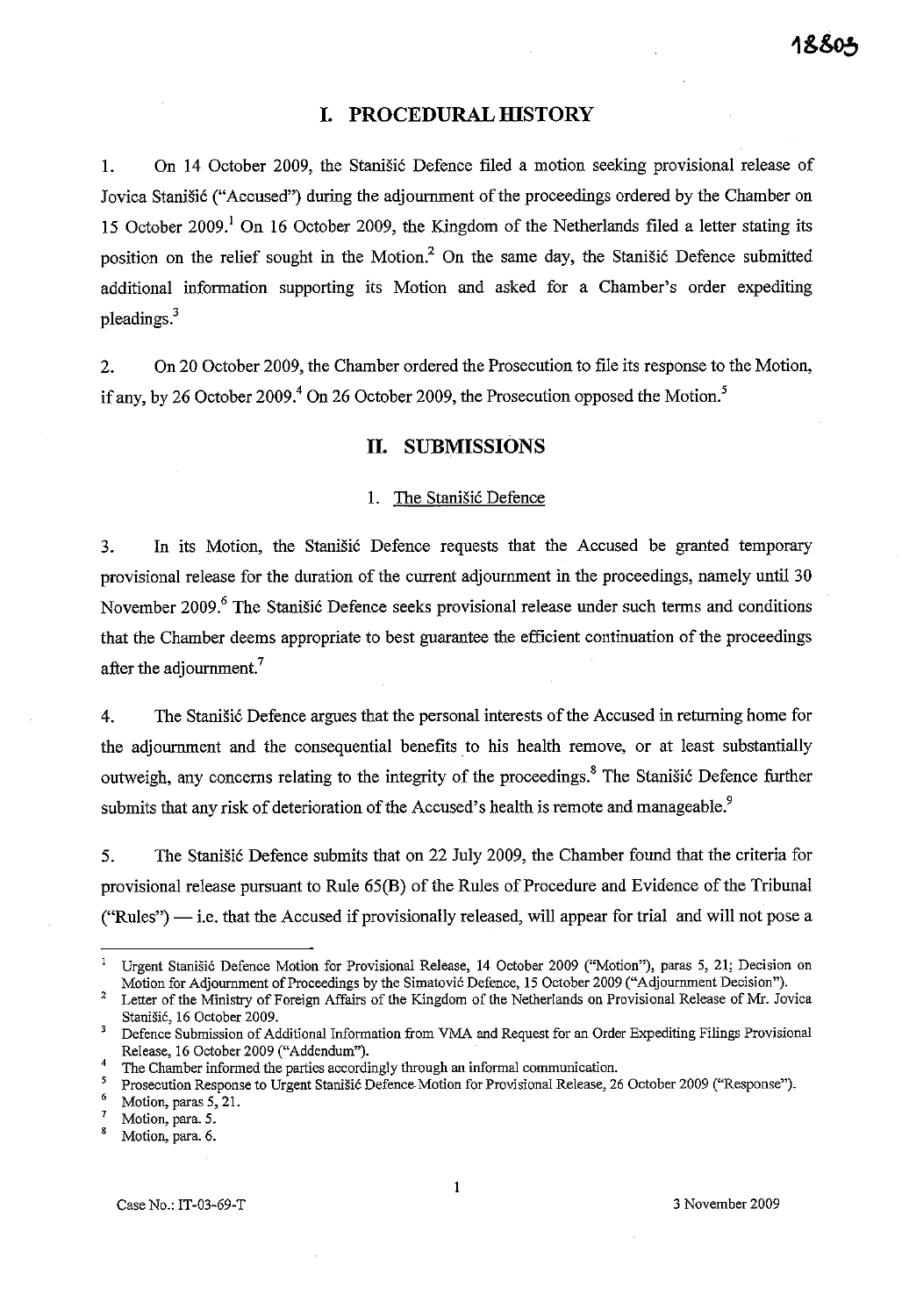threat or danger to any victim, witness, or other person, were satisfied.<sup>10</sup> The Stanišić Defence argues that the circumstances that existed at that time have not altered, materially or otherwise.<sup>11</sup> Furthermore, it points out that the Republic of Serbia ("Serbia") has provided guarantees affirming its commitment to ensure that the maintenance of any provisional release conditions imposed by the Chamber are observed and that the security and well being of the Accused during the provisional release are safeguarded.<sup>12</sup>

6. The StaniSi6 Defence submits that the Motion is timely and provides the required opportunity for the parties and the Chamber to verify the details of the medical treatment and reporting regime established with the assistance of the Military Medical Hospital in Belgrade ("VMA") as detailed in the annexes to the Motion and the Addendum.<sup>13</sup>

7. The Stanišić Defence submits that the treatment regime available in Serbia is superior (or equal) to that provided in the United Nations Detention Unit ("UNDU") as the Accused would be able to attend the VMA as an outpatient and/or as an in-patient and would have daily access to all required specialists.<sup>14</sup>

8. The Stanišić Defence submits that the Accused's current treating doctors and reporting doctor, in full knowledge of the Accused's anticipated treatment by the VMA, endorse and support the application for provisional release.<sup>15</sup>

9. The Stanišić Defence proposes a plan of submitting reports on the medical condition of the Accused during his provisional release.<sup>16</sup> Moreover, it submits that the VMA will abide by any additional reporting conditions imposed by the Chamber.<sup>17</sup> The Stanisic Defence recalls that the program for treatment and reporting falls under the same guarantees by Serbia as those that regulate the "usual conditions" of provisional release.<sup>18</sup> It argues that there exists no evidence to support any inference that any previous non-compliance with the reporting duties imposed on the doctors treating the Accused in Belgrade was intentionally or unintentionally obstructive.<sup>19</sup>

 $^{9}$  Ibid.<br><sup>10</sup> Mexi

**<sup>10</sup>Motion, para. 8. See Decision on Urgent Stanisi6 Defence Motion for Provisional Release During the Upeaming**  Court Recess, 22 July 2009 ("22 July 2009 Decision"), paras 17, 19.

**<sup>11</sup>Motion, para. 8.** 

**<sup>12</sup> Motion, para. 9.** 

**<sup>13</sup>Motion, para. 11. See Motion, Annex C; Addendum, Annex.** 

**<sup>14</sup>Motion, para. 13.** 

<sup>&</sup>lt;sup>15</sup> Motion, para. 14. See Motion, Annex A.

**<sup>16</sup>Motion, para. 17; Addendum, Annex.** 

 $^{17}$  Motion, para. 16.

<sup>&</sup>lt;sup>18</sup> Motion, para. 18.

Motion, para. 19.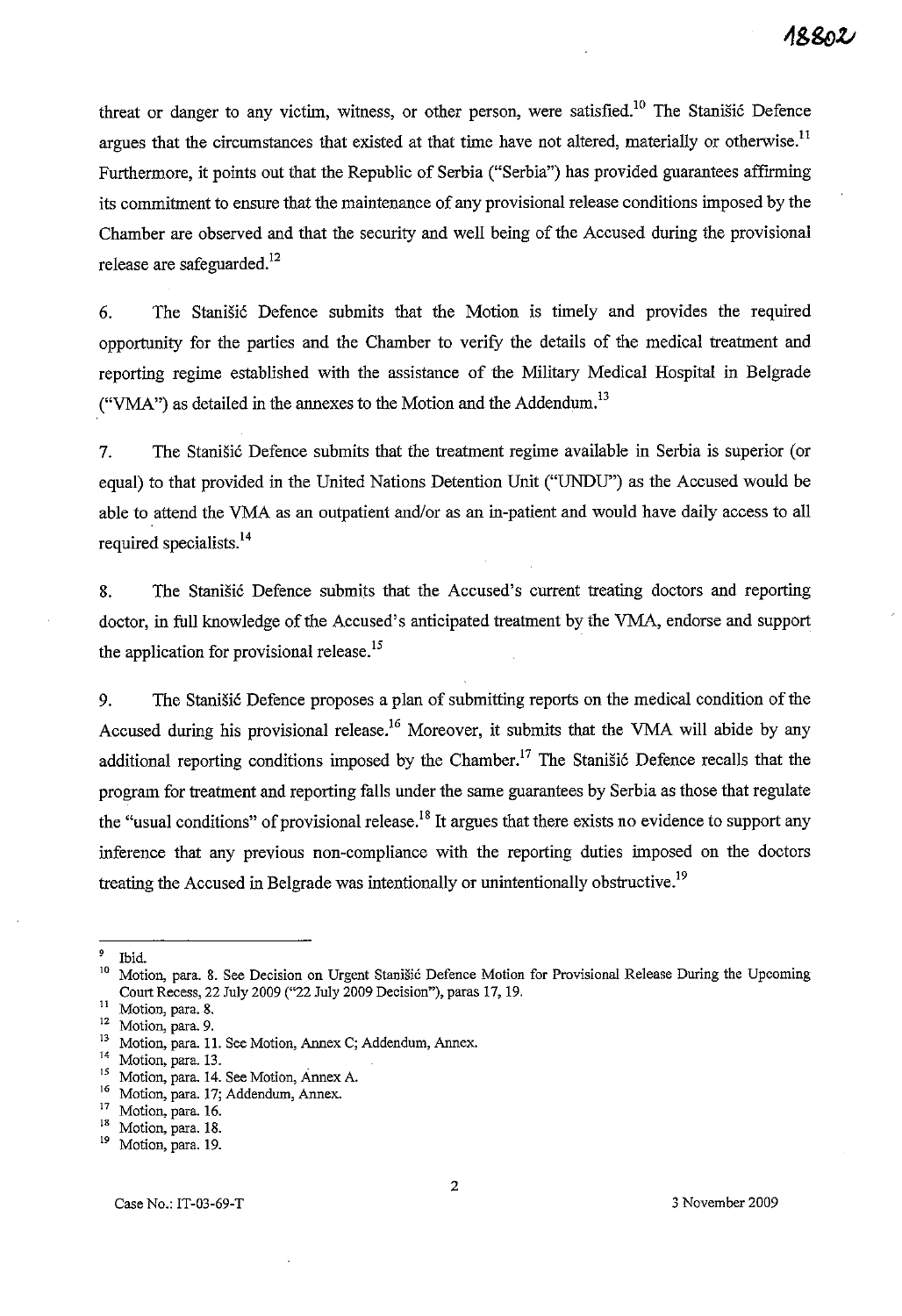10. Finally, the Stanistic Defence argues that the Chamber should be mindful of the general benefits of provisional release and give due weight to the fact that a period of release tends to boost an accused person's morale as well as his physical and mental health. Moreover, it is submitted that the Accused's psychological state will certainly improve if he is able to solve some of his personal problems during his stay in Belgrade and that provisional release may well provide the best means of continuing the demonstrable improvements seen during the course of the last few months.<sup>20</sup>

### 2. The Prosecution

I!. The Prosecution acknowledges that, on previous occasions, the Accused returned to the UNDU without any incident after having been provisionally released.<sup>21</sup> At the same time, however, it submits that there are other compelling factors weighing against granting provisional release.<sup>22</sup>

12. The Prosecution submits that the Accused's state of health does not necessitate his provisional release.<sup>23</sup> It argues that in light of the regular reports of the court-appointed medical experts, his health has been slowly but constantly improving.<sup>24</sup>

13. The Prosecution also submits that there is no factual basis upon which the Chamber may conclude that medical treatment in Serbia is superior, or equivalent, to the treatment currently received by the Accused in the Netherlands.<sup>25</sup> It points out that the medical information submitted by the Stanišić Defence in the Motion in relation to the gastroenterological treatment with "biologicals" is contradictory to sworn testimony previously given by a staff member· of the VMA?6 As a consequence, the Prosecution argues that there is no reliable evidence before the Chamber allowing it to conclude that the Accused, if provisionally released, will receive the same high standard of care he has received in the UNDU.<sup>27</sup>

14. The Prosecution submits that a coherent system of regular and transparent reporting would not be guaranteed if the Accused was provisionally released to Belgrade. It points out that in establishing a system of reporting on the Accused's health, the Chamber gave particular importance to reports by independent, court-appointed, non-treating doctors and that the Motion only lists

- **21 Response, para. 1.**
- **22 Ibid.**
- **23 Response, paras 3-4.**
- **24 Ibid.**
- **25 Response, paras 5-6.**
- **26 Response, para. 6.**

**<sup>20</sup> Motion, para. 20.** 

**<sup>27</sup> Response, paras 5-6.**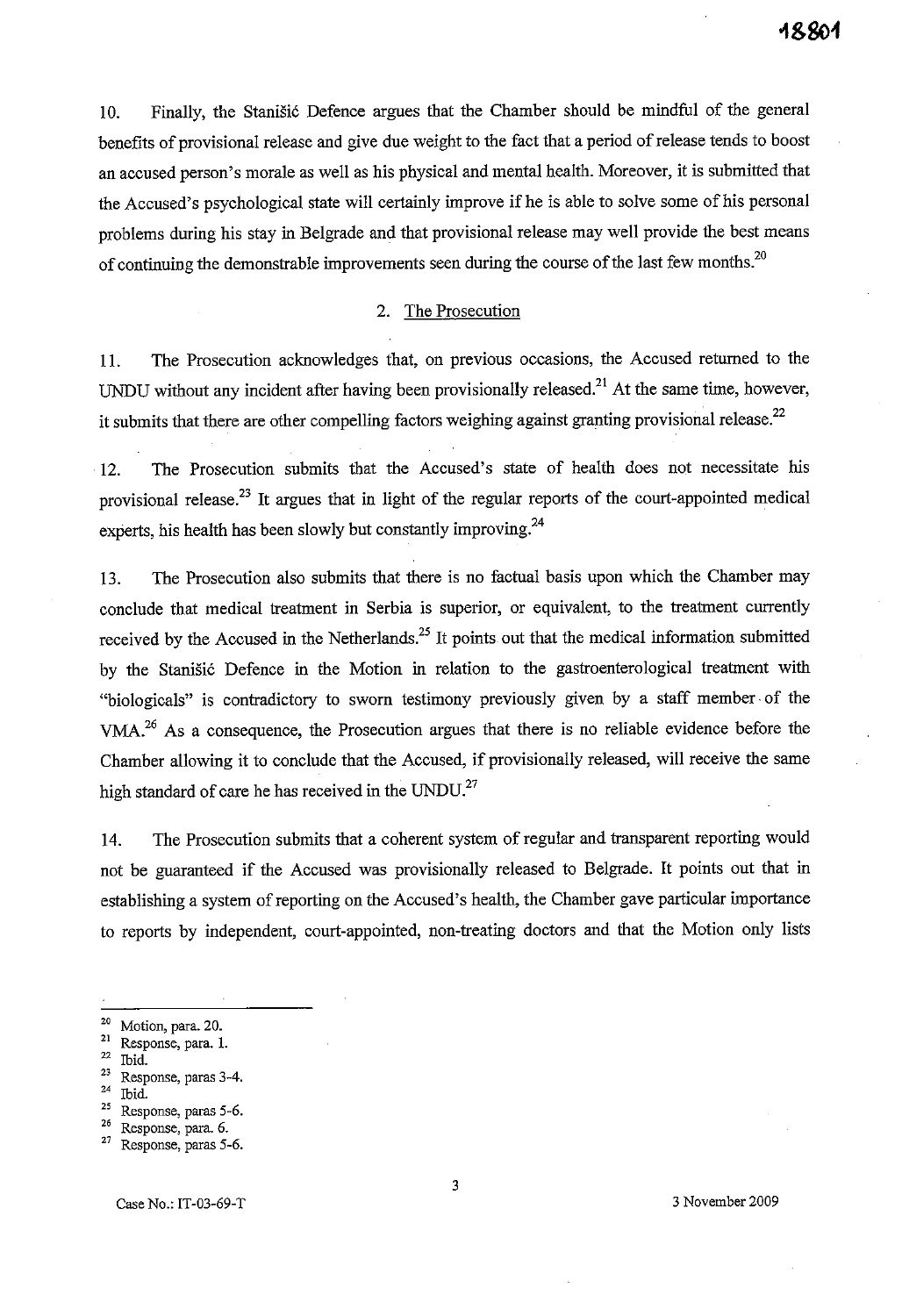doctors who would also be involved in treating the Accused.<sup>28</sup> According to the Prosecution, the Stanišić Defence's suggestion that the independent experts would have to rely on information received from the VMA would compromise their independence.<sup>29</sup> It also argues that the Stanisic Defence does not properly address previous incidents of non-compliance by the VMA doctors with the reporting duties imposed by the Chamber other than finding them "unacceptable".<sup>30</sup>

15. The Prosecution further submits that the Stanišić Defence's direct contact with Dr Eekhof, the Reporting Medical Officer, whose sole responsibility is to report to the Chamber, is improper.<sup>31</sup>

16. The Prosecution also moves for the Chamber to lift the confidential and *ex parte* status *vis-* $\dot{a}$ -vis the Simatović Defence of the extracts from the *ex parte* testimony of Dr Tarabar in relation to the availability of the gastroenterological treatment with "biologicals" in Belgrade.<sup>32</sup>

17. Finally, although opposing the Motion, the Prosecution requests, in the alternative, that a hearing be conducted to resolve the contradictory evidence on the availability of "biologicals" in the VMA.<sup>33</sup>

## **Ill. APPLICABLE LAW**

18. Rule 65 of the Rules governs provisional release. It provides, in relevant parts:

**CA) Once detained, an accused may not be released except upon an order of a Chamber.** 

(B) Release may be ordered by a Trial Chamber only after giving the host country and the State to which the accused seeks to be released the opportunity to be heard and only if it is satisfied that **the accused will appear for trial and, if released, will not pose a danger to any victim, witness or other person.** 

**(C) The Trial Chamber may impose such conditions upon the release of the accused as it may determine appropriate, including the execution of a bail bond and the observance of such conditions as are necessary to ensure the presence of the accused for trial and the protection of others.** 

19. The conditions listed under Rule 65 (8) of the Rules are the minimum requirements necessary for granting provisional release. The Chamber at all times retains the discretion not to

**<sup>28</sup> Response, paras 7-8.** 

Response, para. 8.

**<sup>30</sup> Response, para. 9.** 

**<sup>31</sup> Response, para. 10, referring to Annex A of Motion.** 

**<sup>32</sup> Response, para. 12.** 

**<sup>33</sup> Ibid.**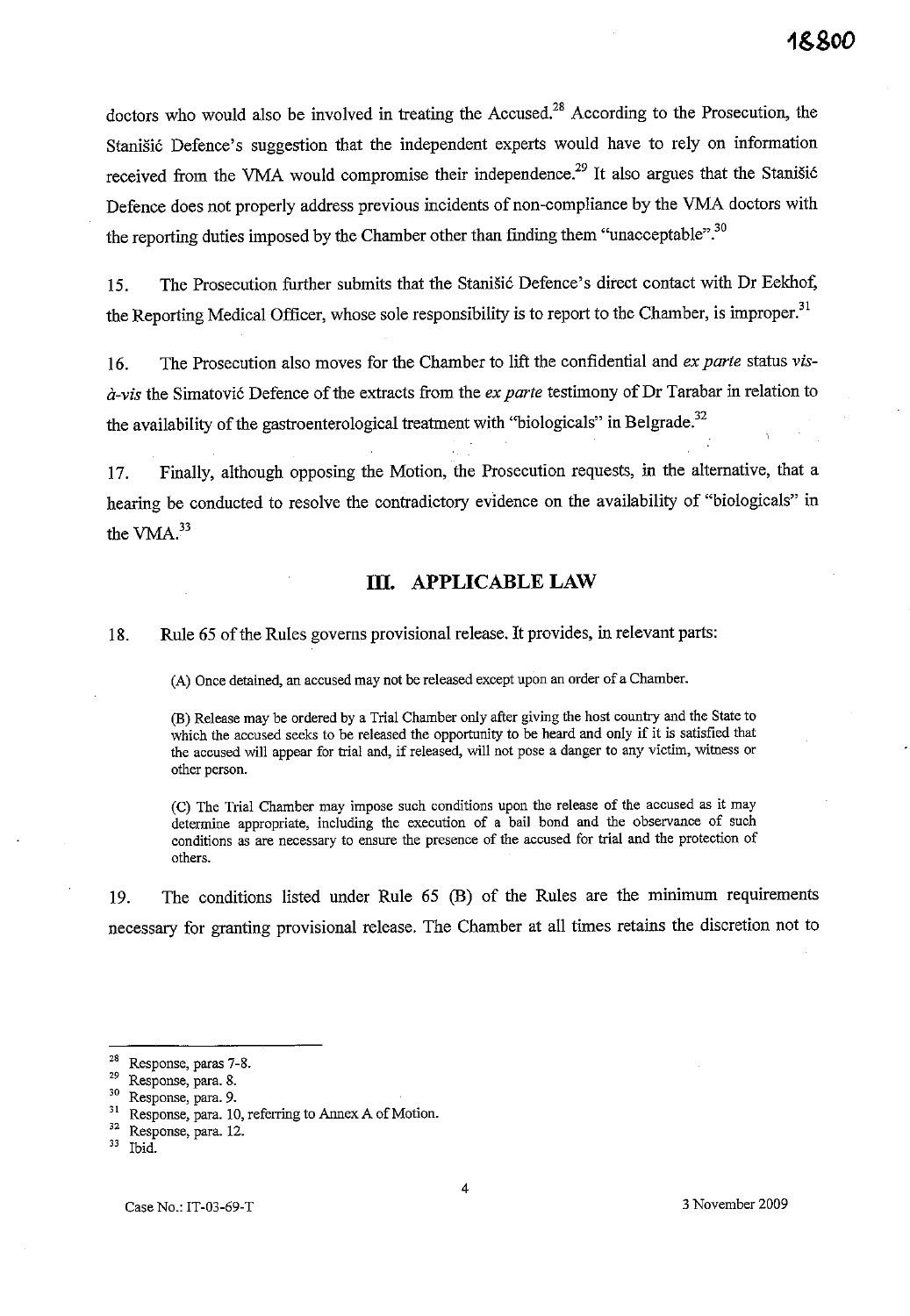grant the provisional release of an accused even if it is satisfied that these conditions have been met.<sup>34</sup>

20. According to the Appeals Chamber, when considering a provisional release motion at a late stage of proceedings, even when satisfied that sufficient guarantees would offset the risk of flight, a Trial Chamber should not exercise its discretion in favour of granting provisional release unless compelling humanitarian grounds to do so were present.<sup>35</sup>

# **IV. DISCUSSION**

21. As to whether the Accused, if released, will return for trial, the Chamber considers the seriousness of the charges against him, as well as the current stage of the proceedings. Moreover, the Chamber gives due consideration to the fact that the Accused expressed his intent to voluntarily surrender to the Tribunal<sup>36</sup> and that in the course of previous periods of provisional release, he has generally been in compliance with the terms and conditions set by the Chamber.<sup>37</sup> Finally, the Accused has demonstrated his willingness to cooperate with the Prosecution by giving several interviews.38 Furthermore, the Chamber takes into consideration, and gives appropriate weight to, the guarantees given by Serbia.<sup>39</sup>

22. For these reasons, the Chamber is satisfied that the Accused, if provisionally released, would appear for trial.

23. As to whether the Accused, if released, will pose a danger to any victim, witness, or other person, the Chamber notes that there is no indication that the Accused interfered or would interfere

Prosecutor v. Popović et al., Case No. IT-05-88-AR65.3, Decision on Interlocutory Appeal of Trial Chamber Decision Denying Ljubomir Borovčanin Provisional Release, 1 March 2007, para. 5; Decision on Prosecution **Appeal on Decision on Provisional Release and Motions to Present Additional Evidence Pursuant to Rule 115, 26**  June 2008, para. 3; Prosecutor v. Popović et al., Case No. IT-05-88-AR65.7, Decision on Vujadin Popović's Interlocutory Appeal Against the Decision on Popović's Motion for Provisional Release, 1 July 2008, para. 5.

*<sup>35</sup> Prosecutor* **v. Prlic** *et aI.,* **Case No. IT-04-74-AR65.7, Decision on "Prosecution's Appeal from Decision relative it la**  demande de mise en liberté provisoire de l'accusé Petković dated 31 March 2008", 21 April 2008, paras 15, 17; *Prosecutor* **v. Prlic** *et a!.,* **Case No. IT-04-74-AR65.9, Decision on "Prosecution's Appeal from Decision relative a la**  demande de mise en liberté provisoire de l'accusé Stojić dated 8 April 2008", 29 April 2008, paras 14-15; *Prosecutor* **v.** *Popovic et al.,* **Case No. IT-05-AR65.4-6, Decision on Consolidated Appeal Against Decision on**  Borovčanin's Motion for Custodial Visit and Decision on Gvero's and Miletic's Motions for Provisional Release During the Break in the Proceedings, 15 May 2008, para. 24.

<sup>&</sup>lt;sup>36</sup> 22 July 2009 Decision, para. 15; Decision on Prosecution's Appeal Against Decision Granting Provisional Release, 3 December 2004; Decision on Provisional Release, 26 May 2008 ("26 May 2008 Decision"), para. 46; Decision on Simatovi6 Defence Motion for Provisional Release During the Upcoming Court Recess, 10 July 2009. See also Decision on Provisional Release, 28 July 2004 ("28 July 2004 Decision"), paras 19-20.

<sup>&</sup>lt;sup>37</sup> See 22 July 2009 Decision, para. 15; 26 May 2008 Decision.

<sup>&</sup>lt;sup>38</sup> See 22 July 2009 Decision, para. 15; 26 May 2008 Decision, para. 46; 28 July 2004 Decision, paras 16-18.

Motion, Annex B.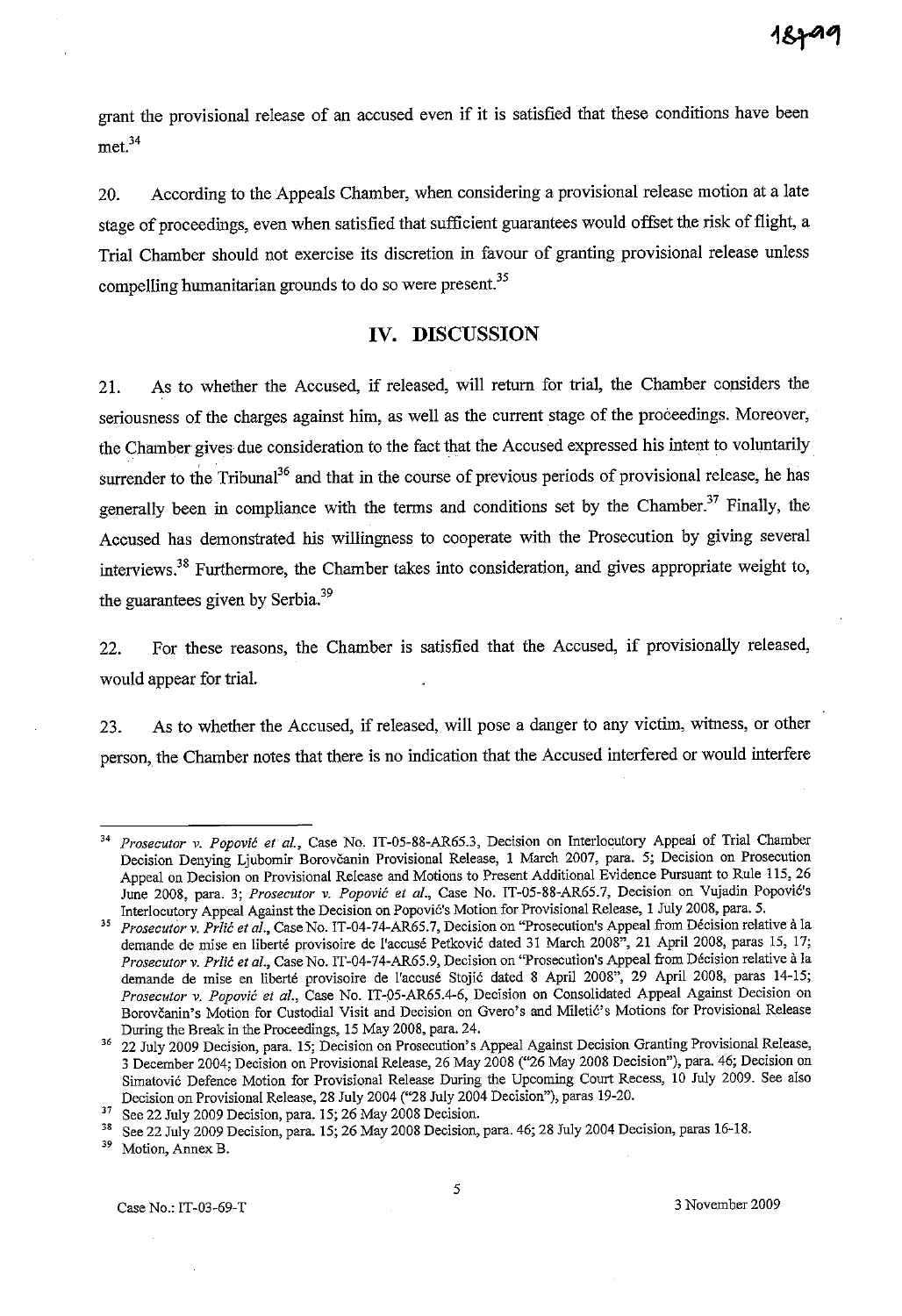with the administration of justice. As stated above, during previous periods of provisional release the Accused generally complied with the terms and conditions set by the Chamber.<sup>40</sup>

24. For these reasons, the Chamber is satisfied that the Accused, if provisionally released, would not pose a danger to any victim, witness, or other person.

25. The Chamber notes that the jurisprudence of the Tribunal does not grant the accused the right of provisional release during either regular or extraordinary breaks in proceedings even if the Chamber is satisfied that the conditions listed in Rule  $65$  (B) are met.<sup>41</sup> The Chamber further notes that there is no requirement set out in the case law for compelling humanitarian reasons at an early stage of the proceedings, as is the case here. In examining whether provisional release is appropriate in this case, the Chamber has given particular consideration to its obligation to avoid unnecessary interruptions in the trial proceedings. In this regard, it has examined the totality of the circumstances, including the current stage of the proceedings, the length and character of the break during which provisional release is requested, the Accused's health situation and the medical care available to him in the VMA in Belgrade, as well as the importance for the health of the Accused that the efficient reporting system set up in The Hague continues unhindered.

26. First, the Chamber notes the medical and psychological condition of the Accused during his last period of provisional release in Belgrade. The Accused was hospitalised at the VMA on 15 instances between 30 June 2008 and 4 May 2009.<sup>42</sup> The medical report received by the Chamber at the time also mentions additional psychological pressure on the Accused triggered by the conflict with his son.<sup>43</sup> The conclusion of Dr Tarabar on the Chamber's order revoking provisional release was:

**[w]e were the more surprised by the decision to send a patient in such a condition back to the detention unit and to have him commence with the active participation in the trial as we are not sure that he still is capable of such form of engagement and activities.44** 

27. The Chamber also notes the opinion of the court-appointed expert psychiatrist who had examined the Accused in March 2009 during his provisional release in Belgrade and had concluded that:

<sup>&</sup>lt;sup>40</sup> See 22 July 2009 Decision, para. 18.<br><sup>41</sup> See Presentance *Islié* Case No. 01

See Prosecutor v. Jokić, Case No. 01-42-PT, Order on Miodrag Jokić's Motion for Provisional Release, 20 February **2002, paras 17, 21. See e.g.** *Prosecutor* **v.** *Gotovina et af.,* **Case No. IT-06-90-T, Decision on Motion for Provisional**  Release of Ivan Čermak, 27 February 2009, para. 10.

**<sup>42</sup> See Dr Tarabar's report, 4 May 2009.** 

<sup>43</sup> Dr Tarabar's report, 14 February 2009, p. 2.

<sup>44</sup> Dr Tarabar's report, 4 May 2009, p. 2.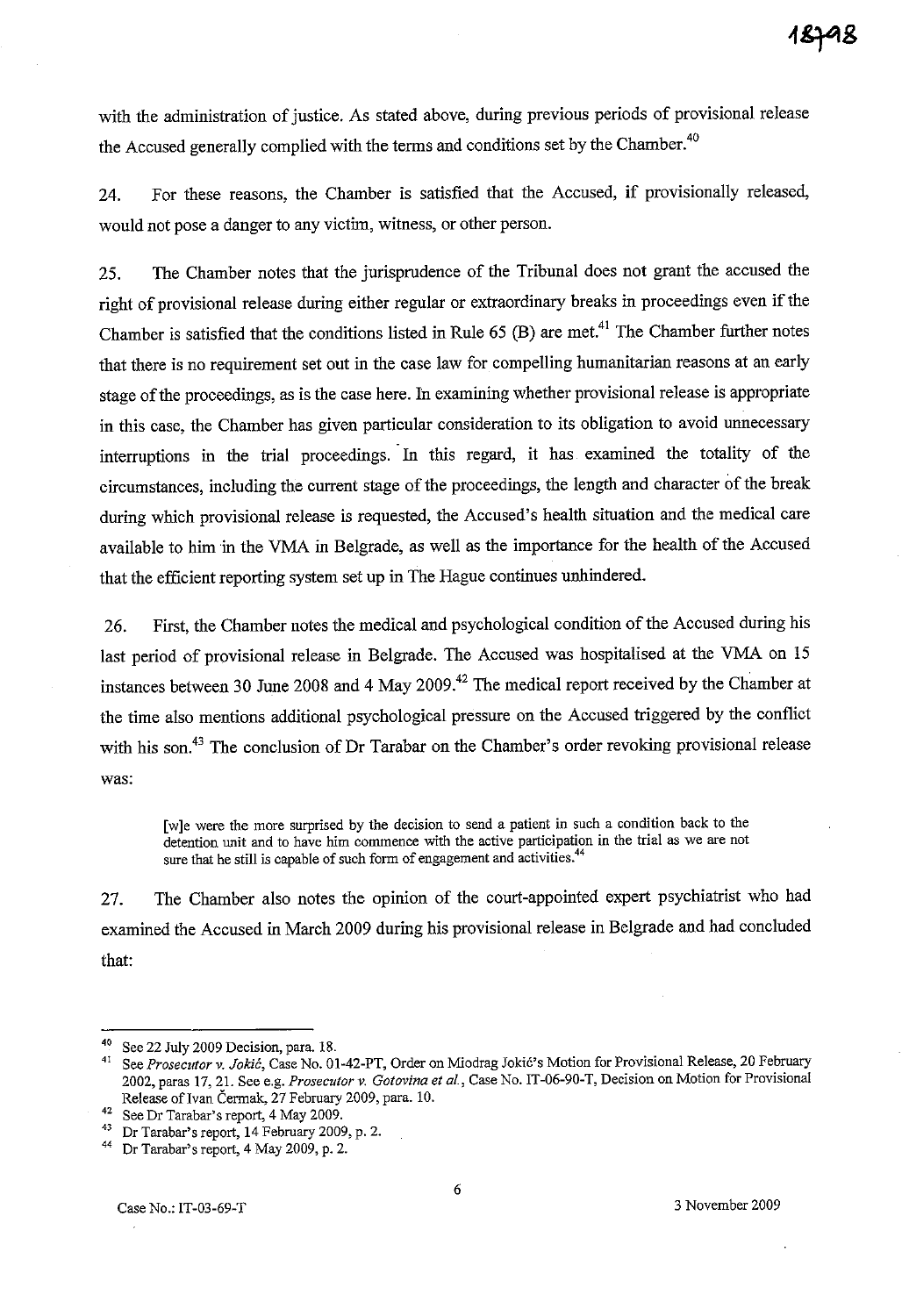**Psychiatric treatment has proven quite difficult during the period of provisional release both in the home environment and at the periods of hospital admission. The clinical state of Mr. Stanisi6 and the recurrent crises in the psychosocial environment have apparently contributed to this**  unfortunate fact. As seems to have been the case at the outset of Mr. Stanisić depression the actual **situation in his family circle and (his perception of) his position within the Serbian community have had a strong negative effect on his wellbeing and on the state of his mental health.** 

 $[...]$ 

**From a psychiatric point of view a return to Scheveningen may very well have beneficial effects**  on Mr. Stanisic as he will ahnost certainly be spared insults to his pride and perhaps threats to his **safety due to the distance from his native land.<sup>45</sup>**

28. The medical reports submitted to the Chamber since the Accused's return to the UNDU have shown that his physical condition has stabilised and even slowly improved - to the point that on numerous occasions he has been found able to be transported to the court and take part in the proceedings.46 At the same time, the medical reports have shown that the Accused's psychological condition can be generally described as depressed but without any evident psychiatric disorders and subject to gradual improvements  $-$  a state which does not make him in any way unable to take part in the proceedings subject to incorporating certain modalities set forth in various decisions of the Chamber.<sup>47</sup>

29. Second, the Chamber notes that the Defence relies heavily on the opinion given by Dr Eekhof on 14 October 2009 who stated that:

**Mr. Stanisi6's mood has been influenced strongly by personal problems; in my opinion Mr.**  Stanišić's psychological state will certainly improve if he is able to solve some of his personal problems during his stay in Belgrade.<sup>48</sup>

30. In his statement, Dr Eekhof does not address the medical or the psychological history of the Accused during his last period of provisional release in Belgrade, including his frequent hospitalisations and how his family related problems affected his health when he was there. Dr Eekhofs statement remains general and does not constitute an in-depth analysis of all the

Psychiatric evaluation of the Accused submitted to the Chamber on 19 March 2009, pp 6-7.

See e.g. the regular medical reports submitted to the Chamber on 28 July, 4, 11, 18, 25, 26, 27 August, 1, 8, 14, 15, 22 and 29 September, 6, 13, 20 and 27 October 2009; Gastroenterological reports submitted on 11 August and 10 September 2009.

<sup>&</sup>lt;sup>47</sup> See Psychiatric evaluation of the Accused submitted to the Chamber on 31 August, 28 October 2009. See also regular medical reports submitted to the Chamber on 28 July, 4, 11, 18, 25, 26, 27 August, 1, 8, 14, 15,22 and 29 September, 6, 13, 20 and 27 October 2009; Second Decision Amending Modalities for Trial, 1 September 2009 **("Second Modalities Decision"); Corrigendum to Second Decision Amending Modalities for Trial, 7 September 2009 ("Corrigendum to Second Modalities Decision").** 

**<sup>48</sup> Motion, Annex A.**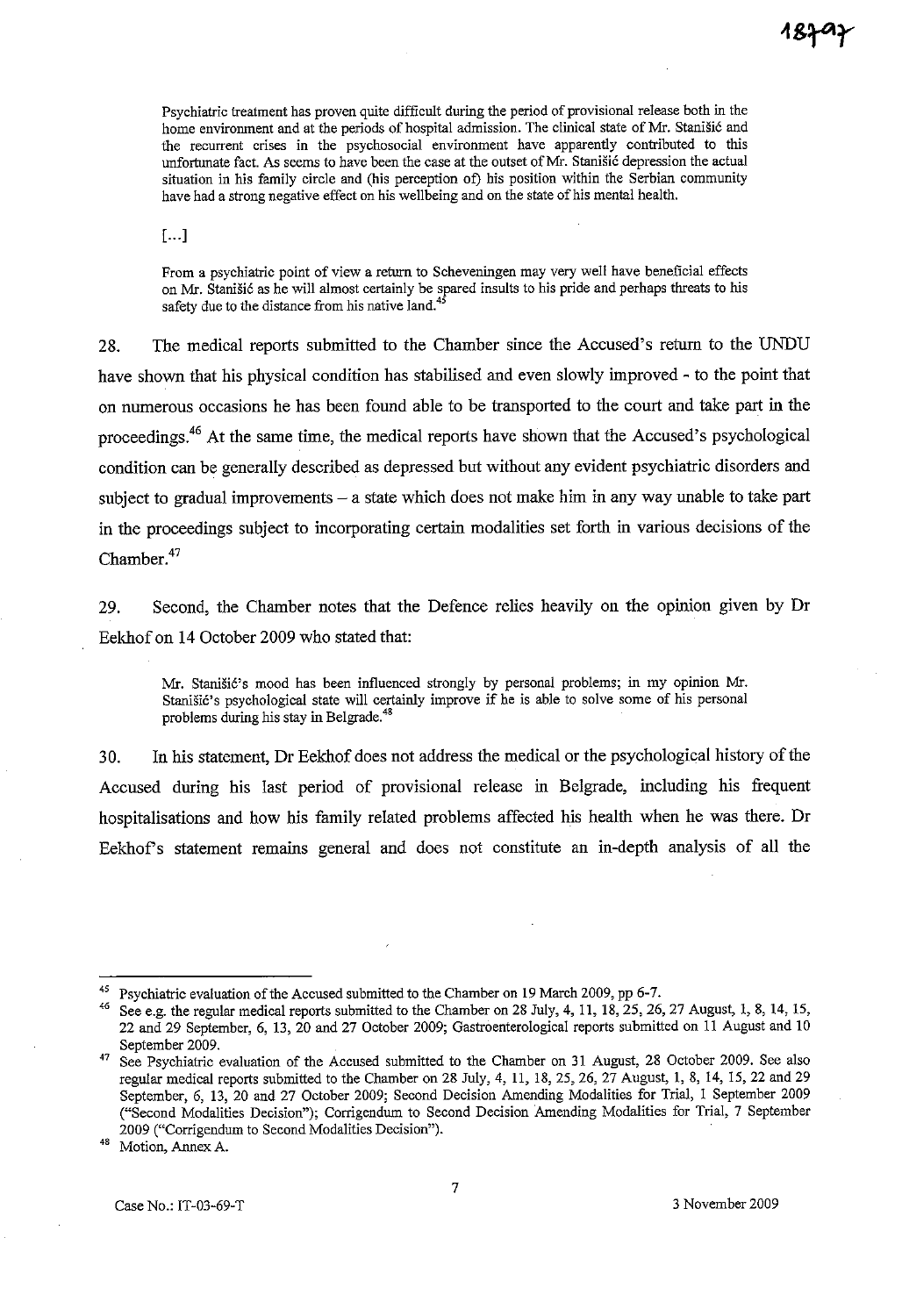circumstances presently relevant. As a consequence, the Chamber considers that Dr Eekhof s statement insufficiently supports the proposition that provisional release should be granted.<sup>49</sup>

31. The Chamber therefore finds that the medical and psychological condition of the Accused is of such nature that provisional release may increase the risk of possible disruptions in the trial proceedings. It will thus consider various other factors of relevance to whether provisional release should be granted.

32. The Chamber recalls its 22 July 2009 Decision stating that "the continuity of the existing system of treatment [of the Accused] is of the essence to ensure the fair and expeditious conduct of the proceedings in the present case".<sup>50</sup> This view seems to be fully supported by Dr Eekhof who recently stressed that it is "paramount" that the Accused's present medication shall remain unchanged.<sup>51</sup> The Chamber notes in this regard, that, as highlighted by the Prosecution, there appears to be a serious contradiction in evidence whether the gastroenterological treatment with the so-called "biologicals" is available in the VMA in Belgrade.<sup>52</sup> The Chamber also notes that the Stanišić Defence does not provide any evidence for its assertion that medical treatment of the Accused in the VMA in Belgrade could be superior to the standard he enjoys in the Netherlands. The Chamber is of the opinion that any doubt as to whether the treatment would and could be the same in Belgrade and, if not, as to what the consequences of any change to the treatment may be, especially given the urgency of the Motion, ought to be interpreted as militating against granting provisional release. The Chamber cannot risk to see the health of the Accused deteriorate and, as a consequence, that the trial proceedings be disrupted.

33. The Chamber also reiterates the importance for the Accused's health situation that a regular and transparent reporting system be allowed to continue unhindered.<sup>53</sup> The Chamber notes in this respect that in the past, there were instances of different degrees of non-compliance with the reporting duties imposed by the Chamber on the doctors treating the Accused in Belgrade.<sup>54</sup> The reporting system, as imposed in the present case, is based on the regular reporting to the Chamber by independent, court-appointed medical officers who are not directly involved in the treatment of

<sup>&</sup>lt;sup>49</sup> In this regard, the Chamber notes that the Stanišić Defence approached Dr Eekhof - court-appointed, independent, reporting medical officer, directly. The Chamber will follow up in due course on the issue as to whether such **communications were appropriate.** 

 $50$  22 July 2009 Decision, para. 23.

**<sup>51</sup>Motion, Annex A.** 

<sup>&</sup>lt;sup>52</sup> See Motion, para. 13, Annex C, point 7 as compared to Response, Annex.<br><sup>53</sup> See 22 July 2009 Decision, paras 21, 23

See 22 July 2009 Decision, paras 21, 23.

<sup>54</sup>**See T. 1316** *et seq;* **22 July Decision, para. 23.**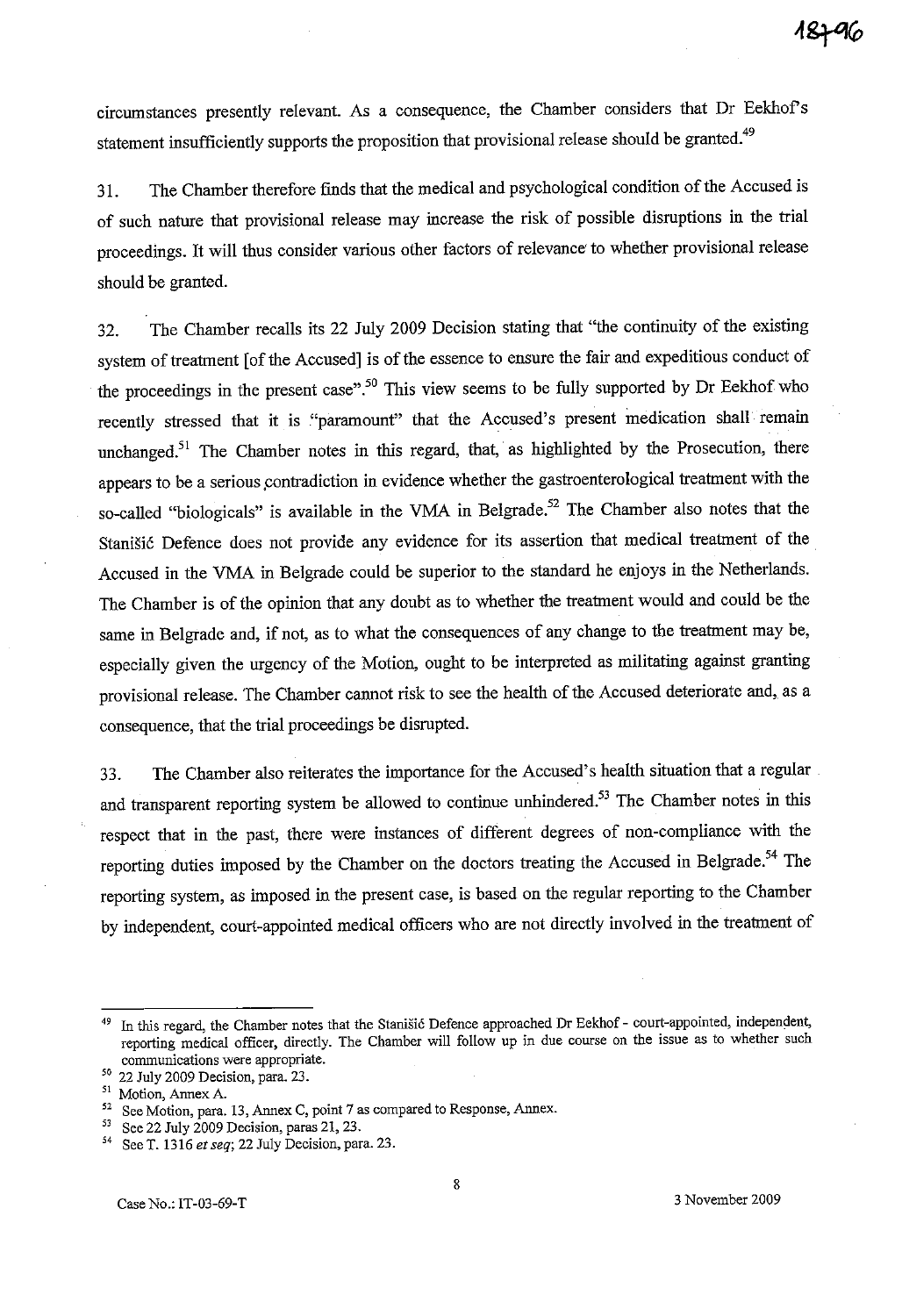the Accused.<sup>55</sup> The reporting system has been in place and functioning in the present case for approximately five months, a time during which the Chamber has received medical reports at least once per week. On occasion, this reporting has been combined· with questioning in court of the reporting medical officer, by the Chamber and the parties. The requirements of the court proceedings and, in particular, the Accused's persistent claim to be unable to attend these proceedings, have made it necessary to retain the frequency of the reporting in order for the Chamber to be in a position to determine the appropriate trial schedule. **In** order to maintain the very essence of this system during provisional release, the Accused would have to be regularly examined not only by his treating doctors in Belgrade but also by the court-appointed reporting medical officer. The need for an effective continuation of the current reporting system by the courtappointed reporting medical officer is a factor militating against provisional release of the Accused.

34. In view of all the present circumstances referred to above, balancing the reasons for granting provisional release advanced by the Defence and the possible impact granting the Motion may have on the future course of trial, including potentially risking undue interruptions in the proceedings and consequently disturbing the delicate equilibrium established since the Accused's return to the UNDU, the Chamber finds that provisional release of the Accused should not be granted.

**<sup>55</sup> See Decision on Start** of Trial **and Modalities for Trial, 29 May 2009. See also Decision Amending Modalities for Trial, 9 June 2009; Second Modalities Decision and Corrigendum to Second Modalities Decision.**